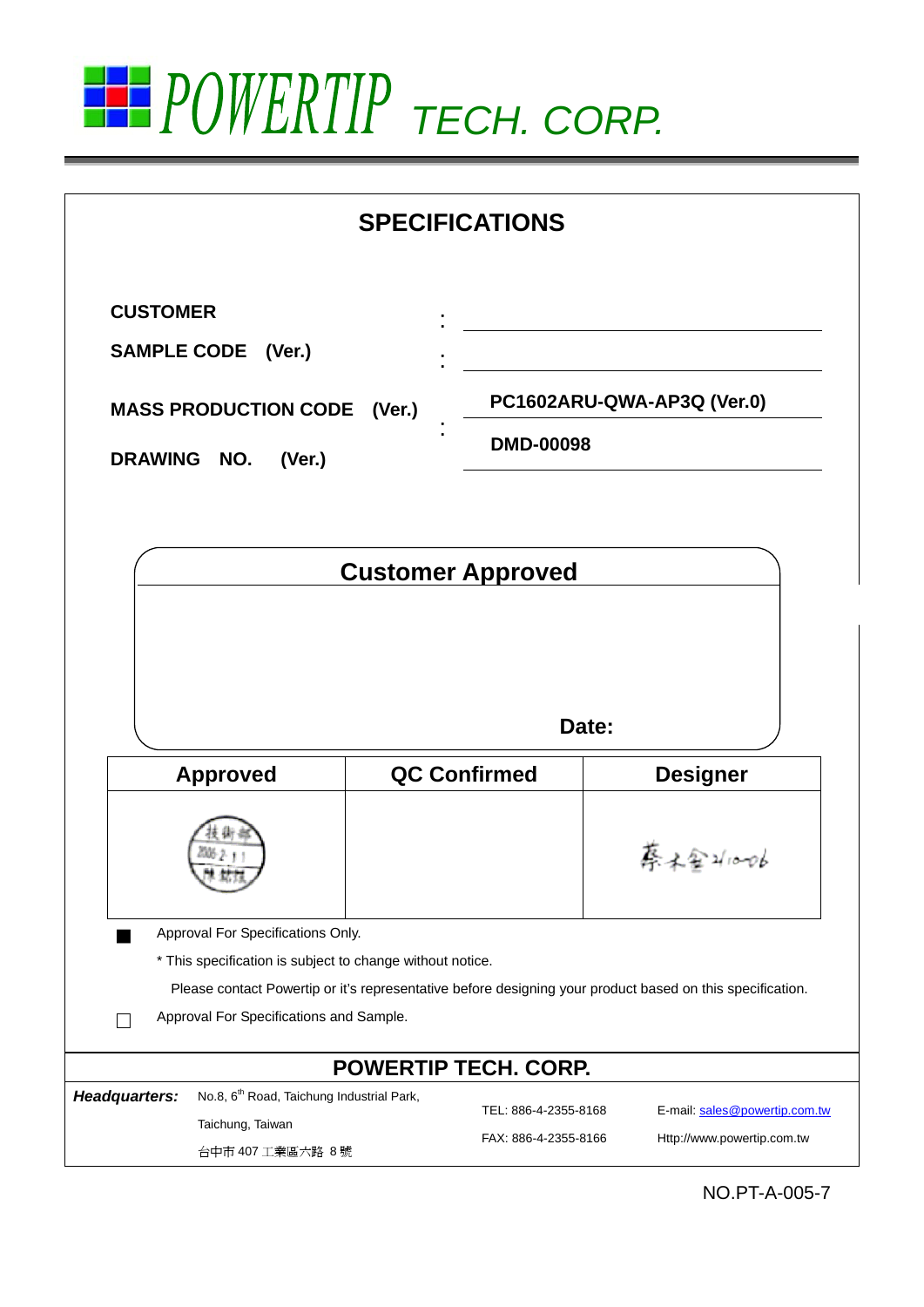

## **RECORDS OF REVISION**

| Date      | Rev.             | Description                                                                                             | Note | Page |
|-----------|------------------|---------------------------------------------------------------------------------------------------------|------|------|
| 2006/2/10 | $\boldsymbol{0}$ | PC1602ARU-QWA-AP3Q is the ROHS compliant part number<br>based on Powertip's standard PC1602ARU-QWA-A-P3 |      |      |
|           |                  |                                                                                                         |      |      |
|           |                  |                                                                                                         |      |      |
|           |                  |                                                                                                         |      |      |
|           |                  |                                                                                                         |      |      |
|           |                  |                                                                                                         |      |      |
|           |                  |                                                                                                         |      |      |
|           |                  |                                                                                                         |      |      |
|           |                  |                                                                                                         |      |      |

Total:21 Page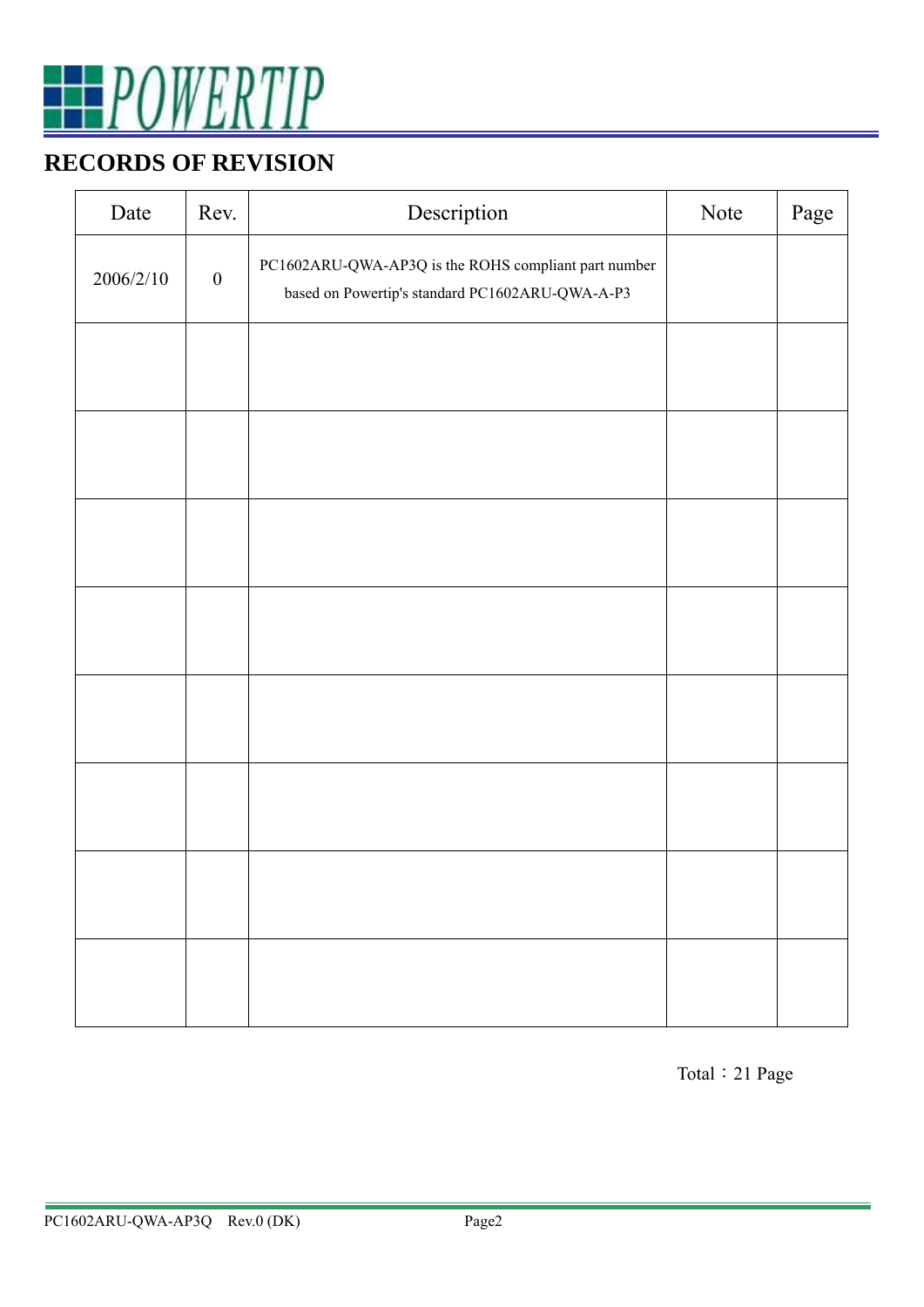

## **Contents**

## **1. SPECIFICATIONS**

- **1.1 Features**
- **1.2 Mechanical Specifications**
- **1.3 Absolute Maximum Ratings**
- **1.4 DC Electrical Characteristics**
- **1.5 Optical Characteristics**
- **2. MODULE STRUCTURE** 
	- **2.1 Counter Drawing**
	- **2.2 Interface Pin Description**
	- **2.3 Timing Characteristics**
	- **2.4 Display Command**
	- **2.5 Character Pattern**

## **3. QUALITY ASSURANCE SYSTEM**

- **3.1 Quality Assurance Flow Chart**
- **3.2 Inspection Specification**

#### **4. RELIABILITY TEST**

**4.1 Reliability Test Condition** 

## **5. PRECAUTION RELATING PRODUCT HANDLING**

- **5.1 Safety**
- **5.2 Handling**
- **5.3 Storage**
- **5.4 Terms of Warranty**

Note : For detailed information please refer to IC data sheet : ST7066U,KS0065B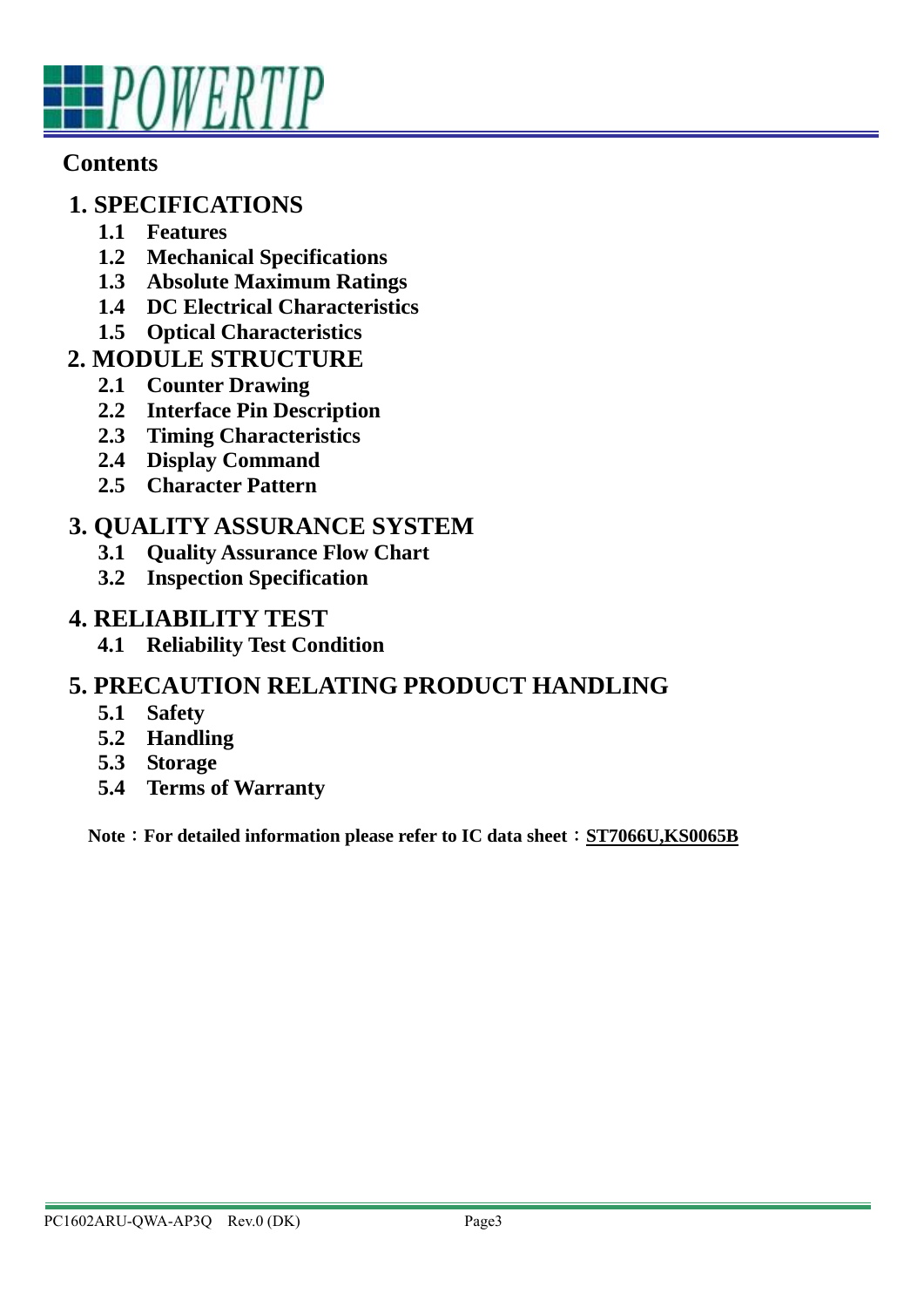# POWERTIP

## **1. SPECIFICATIONS**

## **1.1 Features**

| Item                     | <b>Standard Value</b>                          |
|--------------------------|------------------------------------------------|
| Display Type             | 16*2 Characters                                |
| LCD Type                 | STN, YG, Positive Reflective Normal Temp.      |
| Driver Condition         | LCD Module: $1/16$ Duty $\cdot$ 1/5 Bias       |
| <b>Viewing Direction</b> | 6 O'clock                                      |
| Backlight                |                                                |
| Weight                   | 25g                                            |
| Interface                |                                                |
|                          | THIS PRODUCT CONFORMS THE ROHS OF PTC          |
| <b>ROHS</b>              | Detail information please refer web side :     |
|                          | http://www.powertip.com.tw/news/LatestNews.asp |

## **1.2 Mechanical Specifications**

| Item                     | <b>Standard Value</b>           | Unit |
|--------------------------|---------------------------------|------|
| <b>Outline Dimension</b> | $80.0$ (L)*36.0 (W)*10.2max.(H) | mm   |
| Viewing Area             | $66.0(L)$ *16.2 (W)             | mm   |
| Active Area              | $56.21(L)$ *11.5(W)             | mm   |
| Dot Size                 | $0.56$ (L) $*0.66$ (W)          | mm   |
| Dot Pitch                | $0.60(L) * 0.70(W)$             | mm   |

Note: For detailed information please refer to LCM drawing

#### **1.3 Absolute Maximum Ratings**

| Item                             | Symbol       | Condition    | Min.       | Max.          | Unit                 |
|----------------------------------|--------------|--------------|------------|---------------|----------------------|
| Power Supply Voltage             | $\rm V_{DD}$ |              | $-0.3$     | 7.0           | V                    |
| <b>LCD Driver Supply Voltage</b> | $V_{LCD}$    |              | $VDD-10.0$ | $V_{DD}+0.3$  | V                    |
| Input Voltage                    | $\rm V_{IN}$ |              | $-0.3$     | $V_{DD}$ +0.3 | V                    |
| <b>Operating Temperature</b>     | $T_{OP}$     |              | 0          | 50            | $^{\circ}$ C         |
| <b>Storage Temperature</b>       | $T_{ST}$     |              | $-20$      | 70            | $\mathrm{C}^{\circ}$ |
| <b>Storage Humidity</b>          | $\rm H_D$    | Ta $<$ 40 °C |            | 90            | %RH                  |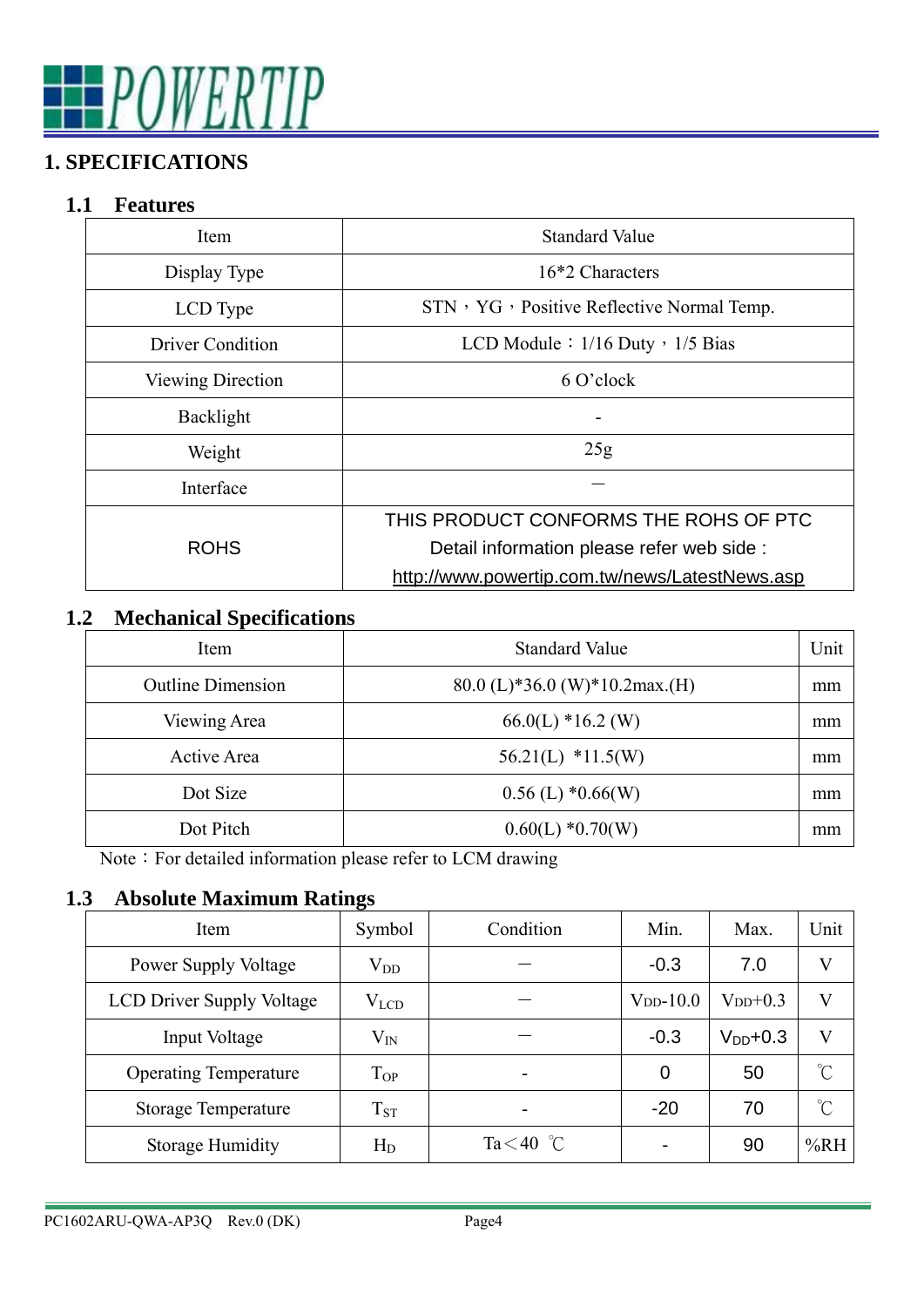

#### **1.4 DC Electrical Characteristics**

| $V_{DD} = 5.0 V \pm 0.5 V$ , $V_{SS} = 0V$ , $Ta = 25°C$ |          |                  |             |      |                       |         |  |  |
|----------------------------------------------------------|----------|------------------|-------------|------|-----------------------|---------|--|--|
| Item                                                     | Symbol   | Condition        | Min.        | Typ. | Max.                  | Unit    |  |  |
| Logic Supply Voltage                                     | $V_{DD}$ |                  | 4.5         | 5.0  | 5.5                   | V       |  |  |
| "H" Input Voltage                                        | $V_{IH}$ |                  | $0.7$ $VDD$ |      | <b>V<sub>DD</sub></b> | $\rm V$ |  |  |
| "L" Input Voltage                                        | $V_{IL}$ |                  | $-0.3$      |      | 0.6                   | V       |  |  |
| "H" Output Voltage                                       | $V_{OH}$ | $IOH = 0.1mA$    | 3.9         |      | <b>V<sub>DD</sub></b> | $\rm V$ |  |  |
| "L" Output Voltage                                       | $V_{OL}$ | $IoL = 0.1mA$    |             |      | 0.4                   | V       |  |  |
| <b>Supply Current</b>                                    | $I_{DD}$ | $V_{DD} = 5.0 V$ |             | 1.5  | 3.0                   | mA      |  |  |
|                                                          |          | $0^{\circ}$ C    |             |      |                       |         |  |  |
| <b>LCM</b> Driver Voltage                                | $V_{OP}$ | $25^{\circ}$ C * | 4.0         | 4.2  | 4.4                   | V       |  |  |
|                                                          |          | $50^{\circ}$ C   |             |      |                       |         |  |  |

NOTE:\*1. THE VOP TEST POINT IS VDD-VO .

## **1.5 Optical Characteristics**

LCD Panel:  $1/16$  Duty,  $1/5$  Bias,  $V_{LCD} = 4.7 V$ , Ta =  $25^{\circ}$ C

| Item                  | Symbol   | Conditions                                    | Min.         | Typ.             | Max.  | Reference     |
|-----------------------|----------|-----------------------------------------------|--------------|------------------|-------|---------------|
| View Angle            | $\theta$ | $C>2.0$ , $\varnothing = 0^\circ$             | $40^{\circ}$ |                  |       | Notes $1 & 2$ |
| <b>Contrast Ratio</b> | C        | $\theta = 5^{\circ}, \emptyset = 0^{\circ}$   | 2            |                  |       | Note 3        |
| Response Time(rise)   | tr       | $\theta = 5^{\circ}, \varnothing = 0^{\circ}$ | -            | $120 \text{ ms}$ | 180ms | Note 4        |
| Response Time(fall)   | tf       | $\theta = 5^{\circ}, \varnothing = 0^{\circ}$ |              | $300 \text{ ms}$ | 450ms | Note 4        |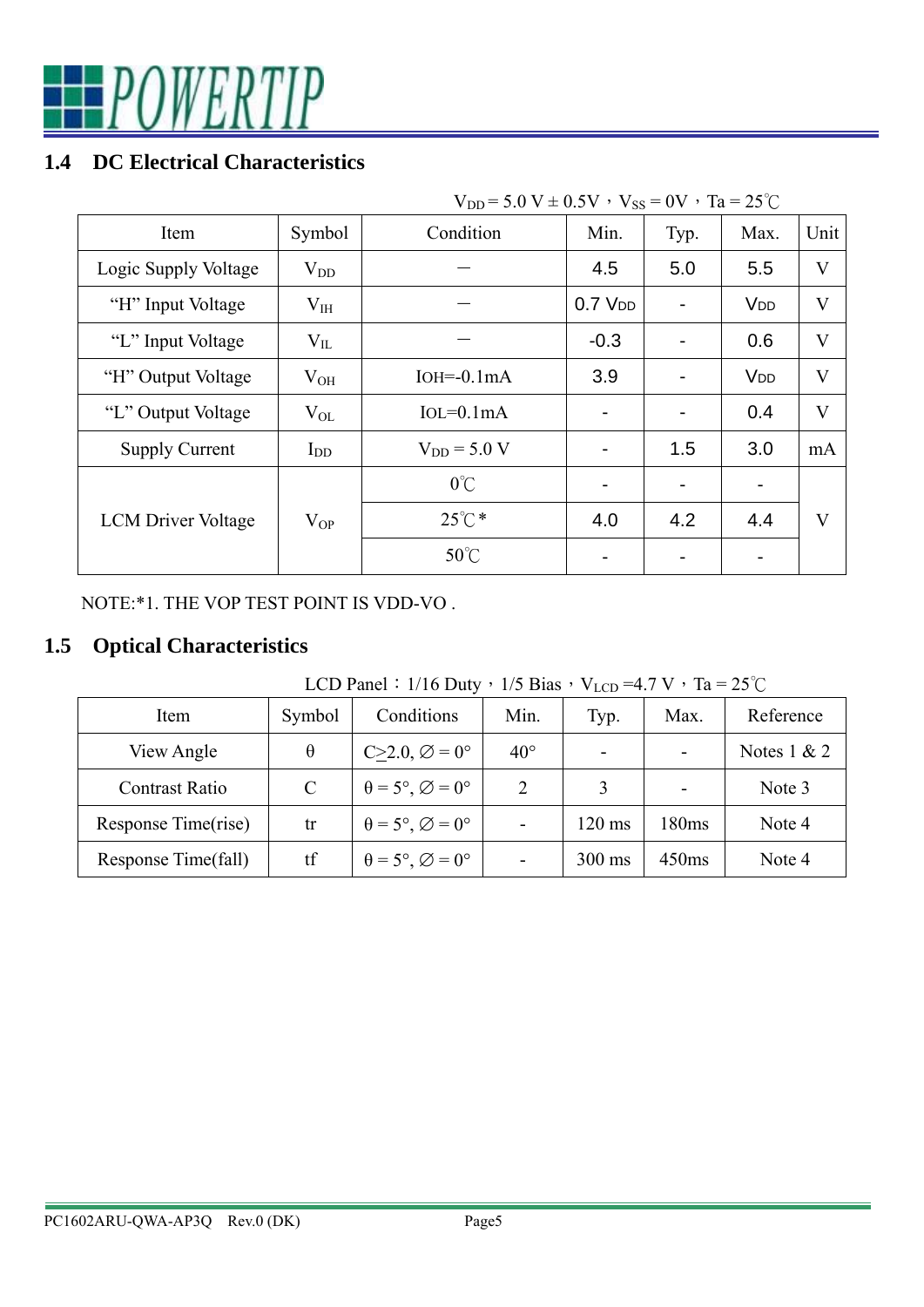



Light (when transmitted )  $Y(\varnothing=0^{\circ})$  $(\theta=90^\circ)$ 

Note 1: Definition of angles θ and  $\varnothing$  Note 2: Definition of viewing angles θ1 and θ2



Note 3: Definition of contrast C Note 4: Definition of response time

Brightness (reflection) of unselected dot (B2)

 $C = \frac{$   $\frac{1}{C}$  =  $\frac{1}{C}$   $\frac{1}{C}$   $\frac{1}{C}$   $\frac{1}{C}$   $\frac{1}{C}$   $\frac{1}{C}$   $\frac{1}{C}$   $\frac{1}{C}$   $\frac{1}{C}$   $\frac{1}{C}$   $\frac{1}{C}$   $\frac{1}{C}$   $\frac{1}{C}$   $\frac{1}{C}$   $\frac{1}{C}$   $\frac{1}{C}$   $\frac{1}{C}$   $\frac{1}{C}$   $\frac{1}{C}$   $\frac{1}{C}$  Brightness (reflection) of selected dot (B1)







V<sub>LCD</sub>: Operating voltagef<sub>FRM</sub>: Frame frequency  $t_r$ : Response time (rise)  $t_f$ : Response time (fall)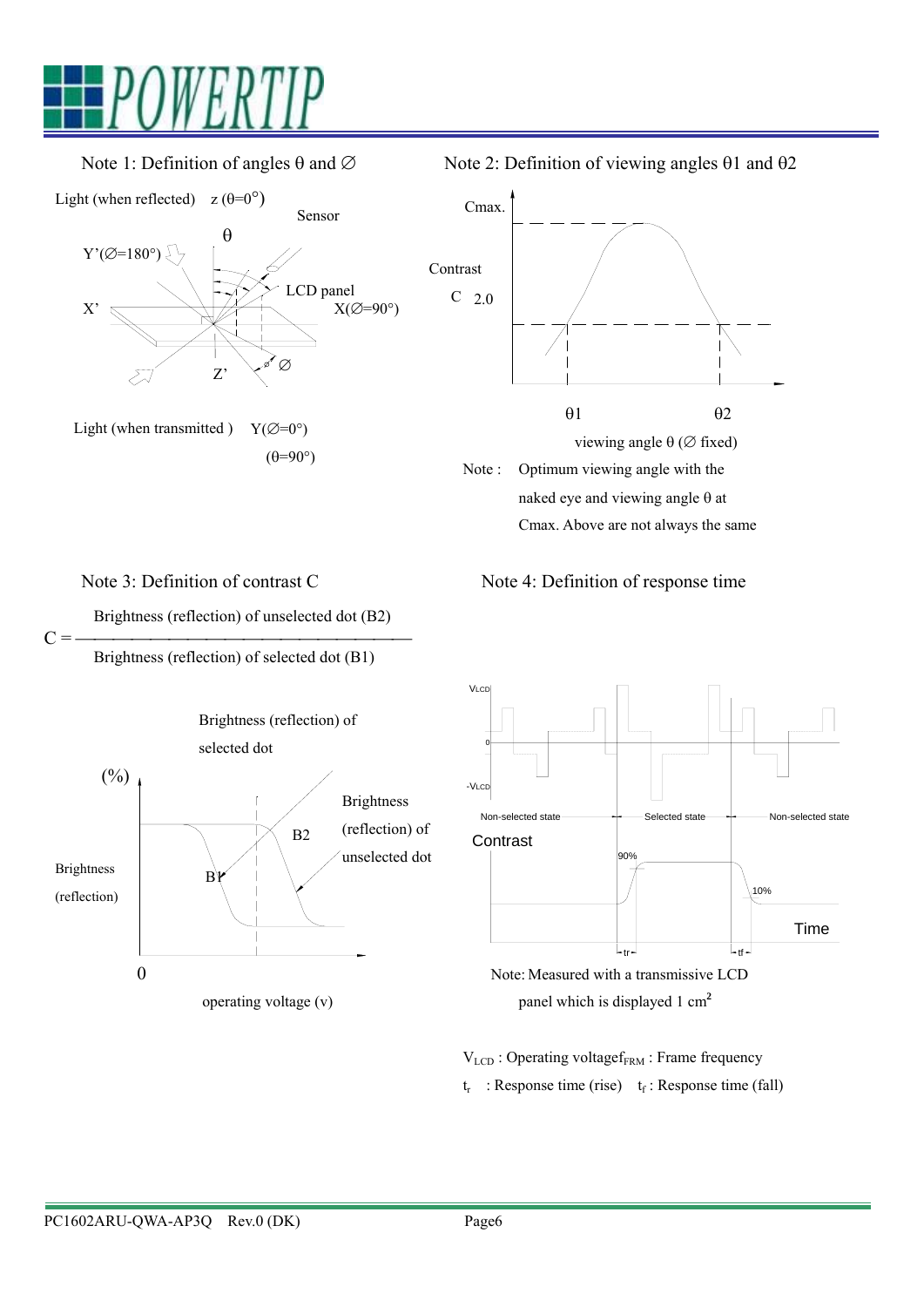

## **2. MODULE STRUCTURE**

#### **2.1 Counter Drawing**



PC1602ARU-QWA-AP3Q Rev.0 (DK) Page7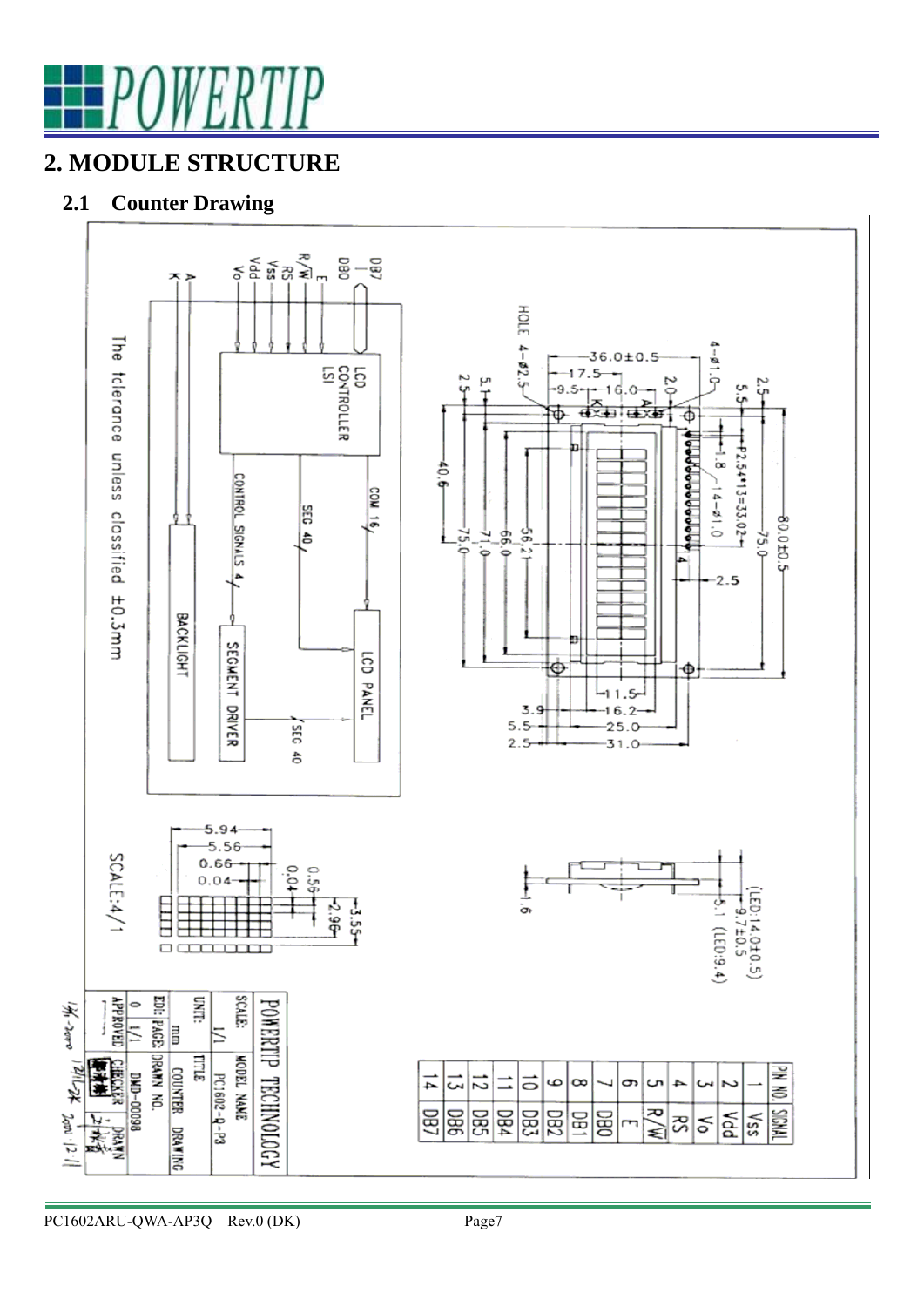POWERTIP

# **2.2 Interface Pin Description**

| Pin No.        | Symbol         | <b>Signal Description</b>                                     |
|----------------|----------------|---------------------------------------------------------------|
| 1              | <b>VSS</b>     | Power Supply (Vss=0)                                          |
| $\overline{2}$ | VDD            | Power Supply $(V_{DD} > V_{SS})$                              |
| 3              | VO             | Operating voltage for LCD                                     |
|                |                | <b>Register Selection input</b>                               |
| $\overline{4}$ |                | $High = Data register$                                        |
|                | <b>RS</b>      | $Low = Instruction register (for write)$                      |
|                |                | Busy flag address counter (for read)                          |
|                |                | Read/Write signal input is used to select the read/write      |
| 5              | R/W            | mode                                                          |
|                |                | $High = Read mode, Low = Write mode$                          |
| 6              | E              | Start enable signal to read or write the data                 |
|                |                | Four low order bi-directional three-state data bus lines. Use |
| $7 - 10$       | $DB0 \sim DB3$ | for data transfer between the MPU and the LCD module.         |
|                |                | These four are not used during 4-bit operation.               |
|                |                | Four high order bi-directional three-state data bus lines.    |
| $11 - 14$      |                | Used for data transfer between the MPU and the LCD            |
|                | $DB4 \sim DB7$ | module.                                                       |
|                |                | DB7 can be used as a busy flag.                               |

Contrast Adjust

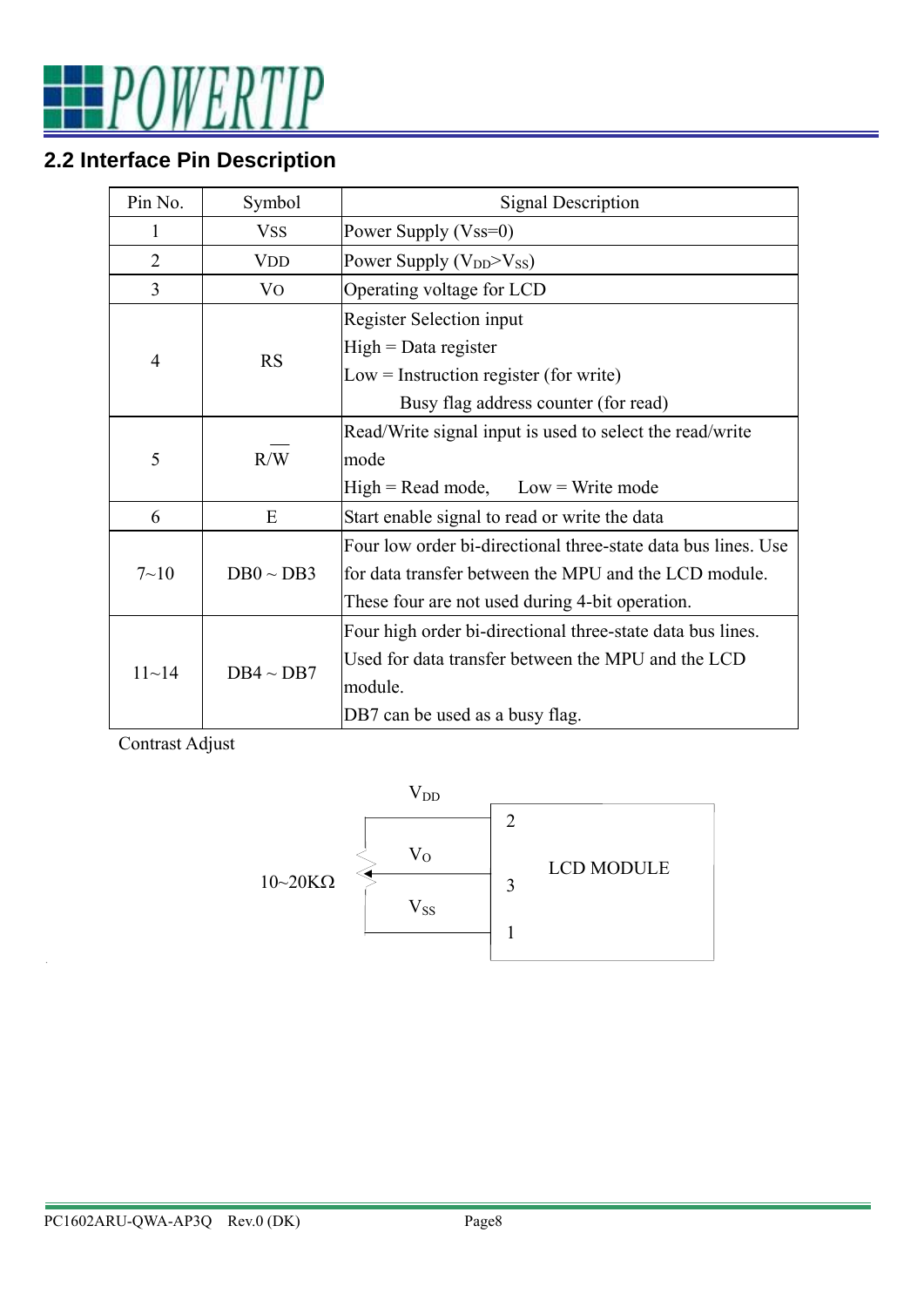

# **2.3 Timing Characteristics**

• Writing data from MPU to ST7066U



● Reading data from ST7066U to MPU

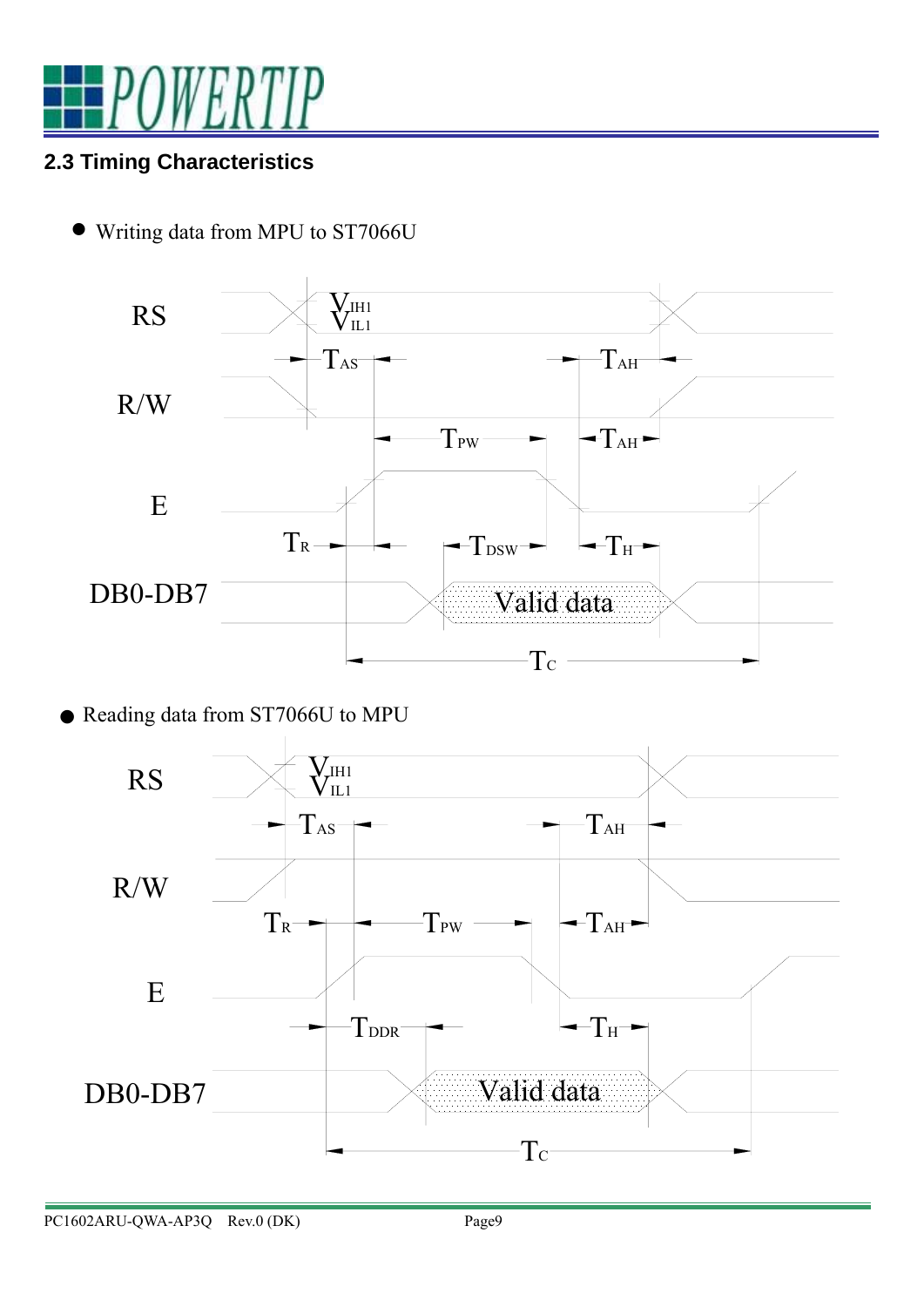

### • Write Mode (Writing data from MPU to ST7066U)



• Read Mode (Reading data from ST7066U to MPU)

| $(V_{cc} = +5V_{,Ta} = 25^{\circ}C)$ |  |
|--------------------------------------|--|
|                                      |  |

| Symbol                  | Characteristics           | <b>Test Condition</b> | Min.           | Typ. | Max.                     | Unit |
|-------------------------|---------------------------|-----------------------|----------------|------|--------------------------|------|
| $T_{\rm C}$             | Enable Cycle Time         | Pin E                 | 1200           |      |                          | ns   |
| T <sub>PW</sub>         | Enable Pulse Width        | Pin E                 | 140            |      | $\overline{\phantom{0}}$ | ns   |
| $T_R$ , $T_F$           | Enable Rise / Fall Time   | Pin E                 | -              |      | 25                       | ns   |
| $T_{AS}$                | <b>Address Setup Time</b> | Pins: RS, RW, E       | $\overline{0}$ |      | $\overline{\phantom{0}}$ | ns   |
| $T_{AH}$                | Address Hold Time         | Pins: RS, RW, E       | 10             |      |                          | ns   |
| <b>T</b> <sub>DDR</sub> | Data Setup Time           | Pins:DB0~DB7          |                |      | 100                      | ns   |
| $T_{\rm H}$             | Data Hold Time            | Pins:DB0~DB7          | 10             |      |                          | ns   |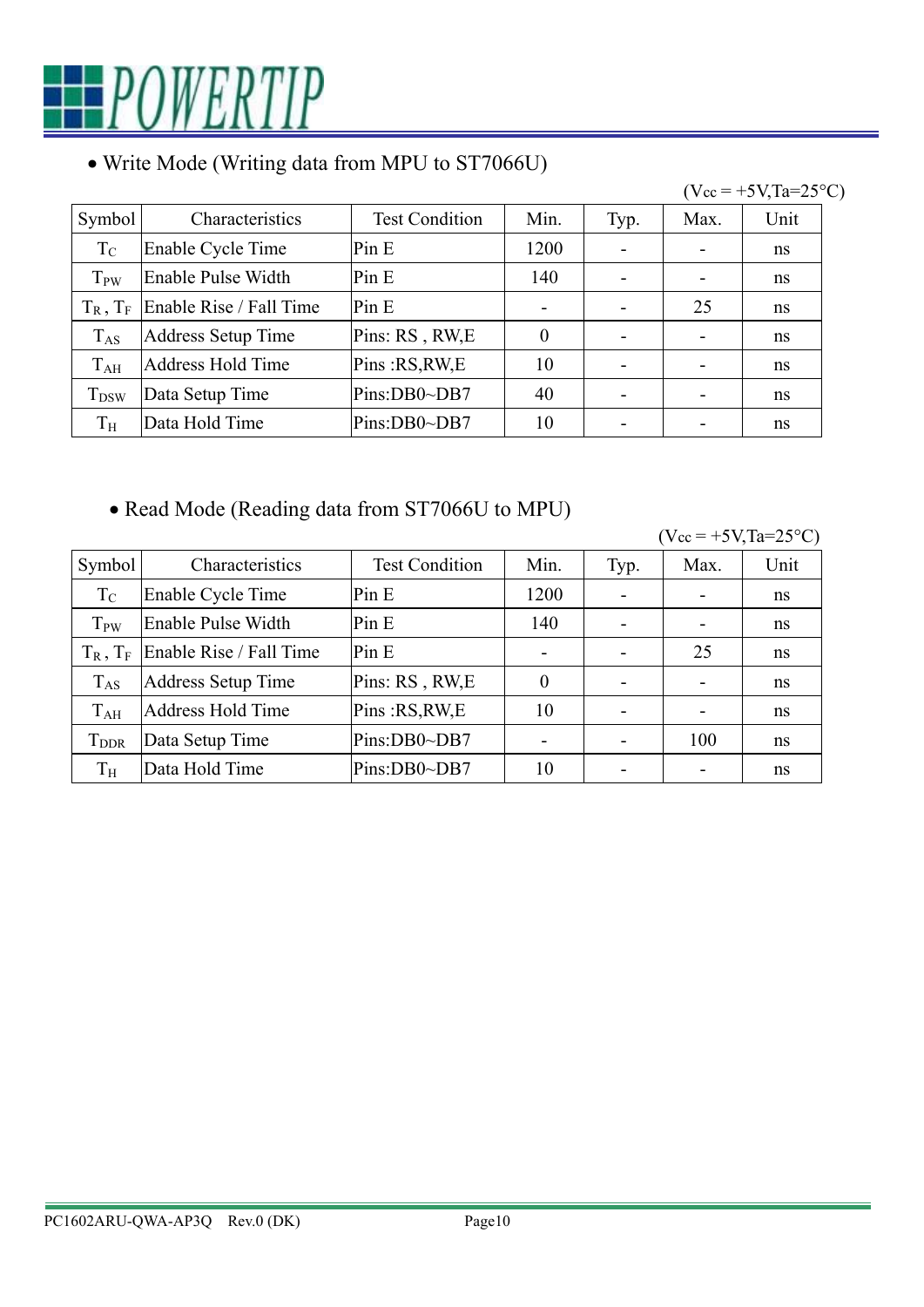

## **2.4 Display Command**

|                   |                |                  |                  |                | <b>Instruction Code</b> |                  |                |                |               |                  |                                          | Description |
|-------------------|----------------|------------------|------------------|----------------|-------------------------|------------------|----------------|----------------|---------------|------------------|------------------------------------------|-------------|
| Instructions      |                |                  | $DB$             | DB             | DB                      | $DB$             | DB             | $DB$           | $DB$          | $DB$             | Description                              | Time        |
|                   |                | $RS$ $R/W$       | 7                | 6              | 5                       | $\overline{4}$   | $\overline{3}$ | $\overline{2}$ | 1             | $\boldsymbol{0}$ |                                          | (270KHz)    |
|                   |                |                  |                  |                |                         |                  |                |                |               |                  | Write "20H" to DDRAM, and set            |             |
| Clear             | $\theta$       | $\boldsymbol{0}$ | $\boldsymbol{0}$ | $\overline{0}$ | $\overline{0}$          | $\overline{0}$   | $\theta$       | $\theta$       | $\theta$      | $\mathbf{1}$     | DDRAM address to "00H" from              | 1.52ms      |
| Display           |                |                  |                  |                |                         |                  |                |                |               |                  | AC.                                      |             |
|                   |                |                  |                  |                |                         |                  |                |                |               |                  | Set DDRAM address to "00H"               |             |
| Return            |                |                  |                  |                |                         |                  |                |                |               |                  | from AC and return cursor to it's        |             |
| Home              | $\theta$       | $\boldsymbol{0}$ | $\mathbf{0}$     | $\theta$       | $\overline{0}$          | $\boldsymbol{0}$ | $\theta$       | $\theta$       | 1             | X                | original position if shifted.            | 1.52ms      |
|                   |                |                  |                  |                |                         |                  |                |                |               |                  | The contents of DDRAM are not            |             |
|                   |                |                  |                  |                |                         |                  |                |                |               |                  | changed.                                 |             |
|                   |                |                  |                  |                |                         |                  |                |                |               |                  | Sets cursor move direction and           |             |
| <b>Entry Mode</b> | $\overline{0}$ | $\mathbf{0}$     | $\mathbf{0}$     | $\theta$       | $\boldsymbol{0}$        | $\boldsymbol{0}$ | $\theta$       | 1              | I/D           | S                | specifies<br>display<br>shift.<br>These  | $37\mu s$   |
| Set               |                |                  |                  |                |                         |                  |                |                |               |                  | operations are performed during          |             |
|                   |                |                  |                  |                |                         |                  |                |                |               |                  | data write and read.                     |             |
| Display           |                |                  |                  |                |                         |                  |                |                |               |                  | $D=1$ : entire display on                |             |
| <b>ON/OFF</b>     | $\overline{0}$ | $\boldsymbol{0}$ | $\boldsymbol{0}$ | $\overline{0}$ | $\overline{0}$          | $\overline{0}$   | 1              | D              | $\mathcal{C}$ | B                | $C=1$ : cursor on                        | $37\mu s$   |
|                   |                |                  |                  |                |                         |                  |                |                |               |                  | $B=1$ : cursor position on               |             |
| Cursor or         |                |                  |                  |                |                         |                  |                |                |               |                  | Set cursor moving and display            |             |
| Display           | $\overline{0}$ | $\mathbf{0}$     | $\mathbf{0}$     | $\theta$       | $\overline{0}$          | $\mathbf{1}$     | S/C            | R/L            | $\times$      | $\times$         | shift control bit, and the direction,    | $37\mu s$   |
| Shift             |                |                  |                  |                |                         |                  |                |                |               |                  | without changing of DDRAM                |             |
|                   |                |                  |                  |                |                         |                  |                |                |               |                  | data.                                    |             |
| Function          |                |                  |                  |                |                         |                  |                |                |               |                  | DL: interface data is 8/4 bits           |             |
| Set               | $\mathbf{0}$   | $\boldsymbol{0}$ | $\boldsymbol{0}$ | $\theta$       | 1                       | DL               | N              | F              | ×             | X                | NL: number of line is $2/1$              | $37\mu s$   |
|                   |                |                  |                  |                |                         |                  |                |                |               |                  | F: font size is $5 \times 11/5 \times 8$ |             |
| Set               |                |                  |                  |                | AC                      | <b>AC</b>        | AC             | AC             | AC            |                  | AC Set CGRAM address in address          |             |
| <b>CGRAM</b>      | $\overline{0}$ | $\overline{0}$   | $\overline{0}$   | $\mathbf{1}$   | 5                       | $\overline{4}$   | 3              | $\overline{2}$ | 1             | $\theta$         | counter.                                 | $37\mus$    |
| Address           |                |                  |                  |                |                         |                  |                |                |               |                  |                                          |             |
| Set               |                |                  |                  | AC             | AC                      | <b>AC</b>        | AC             | AC             | <b>AC</b>     |                  | AC Set DDRAM address in address          |             |
| <b>DDRAM</b>      | $\overline{0}$ | $\overline{0}$   | $\mathbf{1}$     | 6              | 5                       | $\overline{4}$   | 3              | $\overline{2}$ | 1             | $\boldsymbol{0}$ | counter.                                 | $37\mu s$   |
| Address           |                |                  |                  |                |                         |                  |                |                |               |                  |                                          |             |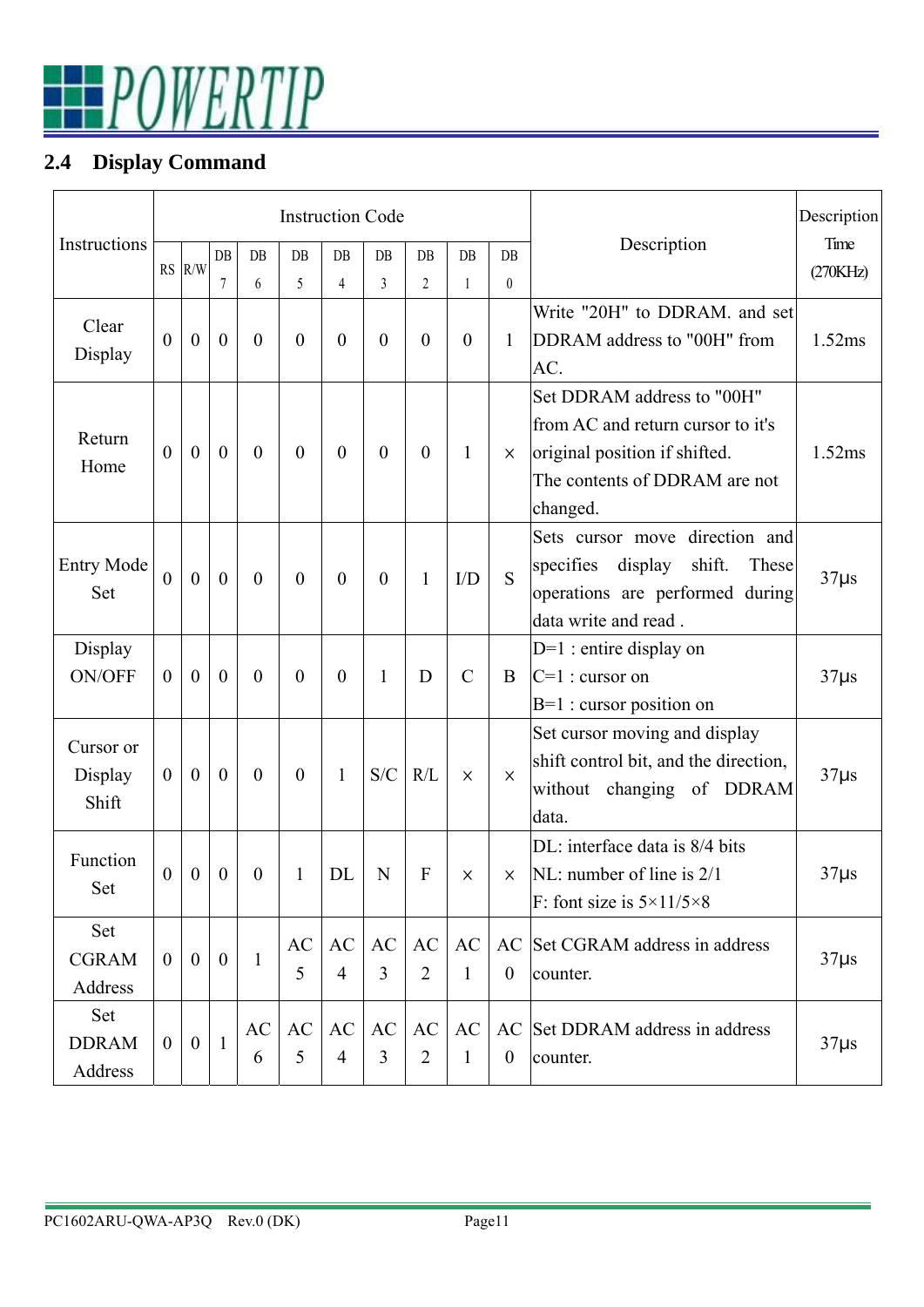

| Read Busy<br>Flag and<br>Address | $\overline{0}$ |          | BF | AC<br>6 | AC             | AC<br>4 | AC             | AC             | AC             | $\Omega$       | Whether during internal operation<br>AC or not can be known by reading<br>BF. The contents of address<br>counter can also be read. | $0\mu s$ |
|----------------------------------|----------------|----------|----|---------|----------------|---------|----------------|----------------|----------------|----------------|------------------------------------------------------------------------------------------------------------------------------------|----------|
| Write Data<br>to RAM             |                | $\theta$ | D7 | D6      | D <sub>5</sub> | D4      | D <sub>3</sub> | D2             | D1             | D <sub>0</sub> | Write data into internal RAM<br>(DDRAM/CGRAM).                                                                                     | $37\mus$ |
| Read Data<br>from RAM            |                |          |    | D6      | D <sub>5</sub> | D4      | D <sub>3</sub> | D <sub>2</sub> | D <sub>1</sub> | D <sub>0</sub> | Read data from internal RAM<br>(DDRAM/CGRAM).                                                                                      | $37\mus$ |

Note:

Be sure the ST7066U is not in the busy state (BF=0) before sending an instruction from the MPU to the ST7066.

If an instruction is sent without checking the busy flag , the time between the first instruction and next instruction will take much longer than the instruction time itself.

Refer to Instruction Table for the list of each instruction execution time .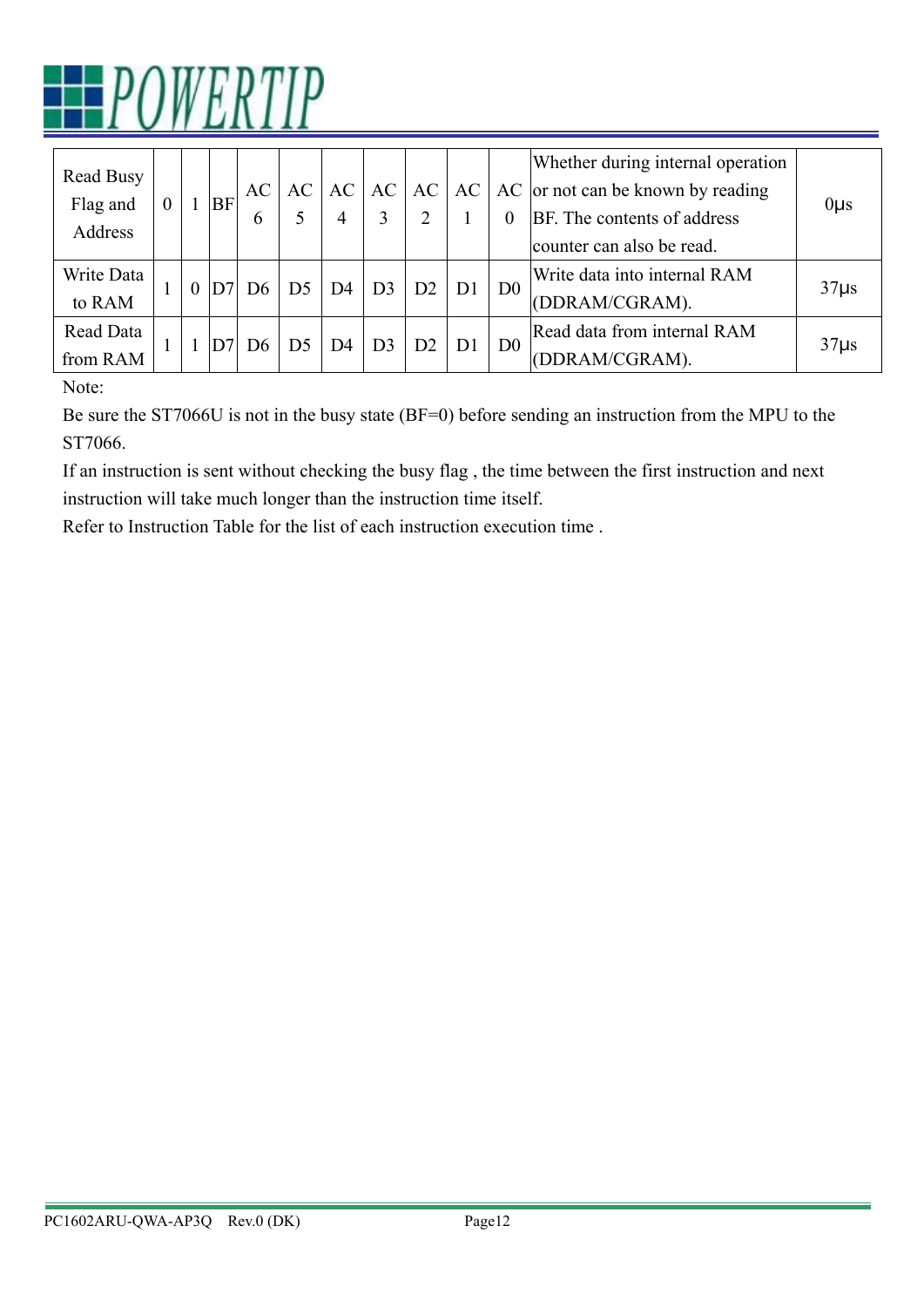# POWERTIP

#### **2.5 Character Pattern**

#### CHARACTER PATTERN(SO/HO/EA, WA)

| Upper<br>4 Bits<br>Lower<br>4 Bits |                         |                          |         |            |             | 0000 0001 0010 0011 0100 0101 0110 0111 1000 1001 1010 1011 1100 1101 110 1111 |             |  |                            |                     |                          |             |        |     |
|------------------------------------|-------------------------|--------------------------|---------|------------|-------------|--------------------------------------------------------------------------------|-------------|--|----------------------------|---------------------|--------------------------|-------------|--------|-----|
| xxxx0000                           | CG<br><b>RAM</b><br>(1) |                          |         | Î          | į           |                                                                                | Ĩ           |  |                            |                     |                          |             |        |     |
| <b>xxxx0001</b>                    | (2)                     | i<br>۰                   | 1       |            |             |                                                                                |             |  | ₩                          | Ξ                   | Ξ                        |             |        |     |
| <b>xxxx0010</b>                    | (3)                     | Ĩ.<br>š                  |         |            |             | Ξ                                                                              | Ē           |  | r                          | i<br>$\blacksquare$ |                          |             |        |     |
| <b>xxxx0011</b>                    | (4)                     | Ē<br>۳                   |         |            |             |                                                                                |             |  | :                          | $\blacksquare$      | Ĵ.                       |             |        |     |
| <b>XXXX0100</b>                    | (5)                     |                          |         | Î          | i           |                                                                                | Ē           |  | $\overline{\phantom{a}}$ . | Ξ                   | ŀ                        | Ĩ           |        |     |
| xxxx0101                           | (6)                     |                          |         |            | i<br>Ē      |                                                                                | i<br>i      |  | $\mathbf{z}$               | Ē                   | Ξ<br>$\blacksquare$<br>٠ | i           |        |     |
| <b>xxxx0110</b>                    | (7)                     |                          |         |            | i<br>i      | I                                                                              | Ē<br>Ξ      |  | ٠                          | i                   |                          |             |        |     |
| <b>XXXX0111</b>                    | (8)                     | p                        | i       | Ξ          | į<br>Ĩ<br>Ē | Ē                                                                              | Î<br>I<br>в |  |                            | Ξ                   |                          |             |        | Ŧ.  |
| xxxx1000                           | (1)                     | ÷                        |         |            |             |                                                                                |             |  | 1                          |                     |                          | i<br>i      | I<br>۰ | ٠   |
| <b>xxxx1001</b>                    | (2)                     | i<br>$\blacksquare$<br>۰ |         | Ι          |             | Έ<br>.:.                                                                       |             |  |                            | Ξ                   | i                        | L<br>i<br>÷ | Ξ      | --- |
| <b>xxxx1010</b>                    | (3)                     | ٠<br>٠<br>Ξ<br>٠         | н<br>88 | Ξ          |             | Ξ                                                                              |             |  |                            | i                   | i<br>Ē                   | i           | ٠<br>ļ |     |
| <b>XXXX1011</b>                    | (4)                     |                          | ::<br>٠ |            |             | i<br>٠                                                                         | Ξ<br>۰      |  | ۰                          |                     |                          |             | ۰      |     |
| <b>xxxx1100</b>                    | (5)                     | ×                        |         | ::::::     |             | l                                                                              | i           |  |                            |                     |                          |             |        |     |
| <b>xxxx1101</b>                    | (6)                     |                          |         | $\ddot{}}$ |             | Ē                                                                              |             |  |                            |                     |                          |             |        |     |
| <b>xxxx1110</b>                    | (7)                     | 88                       |         |            |             | Ξ<br>Ξ                                                                         |             |  |                            |                     |                          |             | Ē<br>Ξ |     |
| xxxx1111                           | (8)                     |                          |         |            |             |                                                                                |             |  |                            |                     |                          | Ξ           |        |     |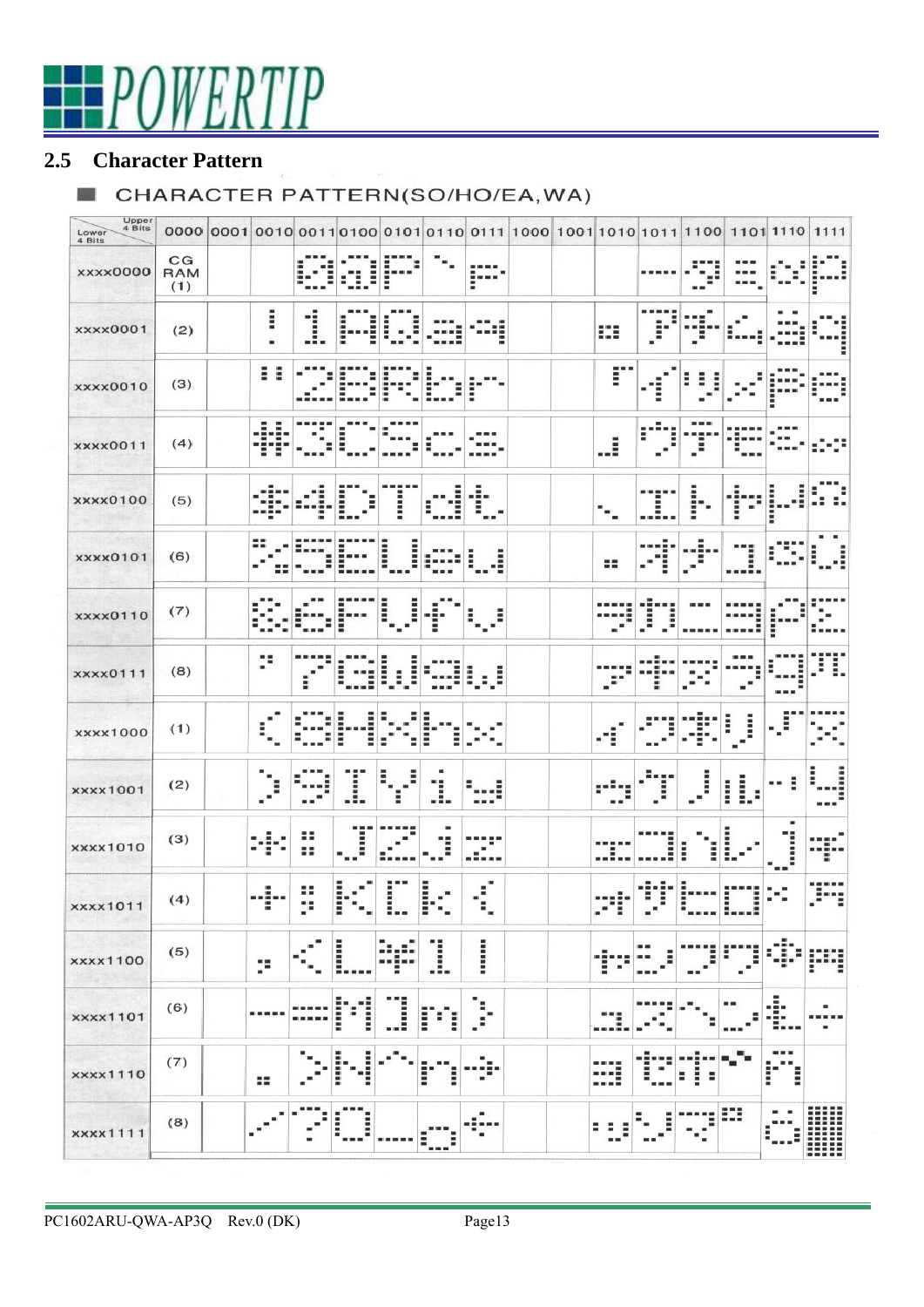

# **3. QUALITY ASSURANCE SYSTEM**

### **3.1 Quality Assurance Flow Chart**

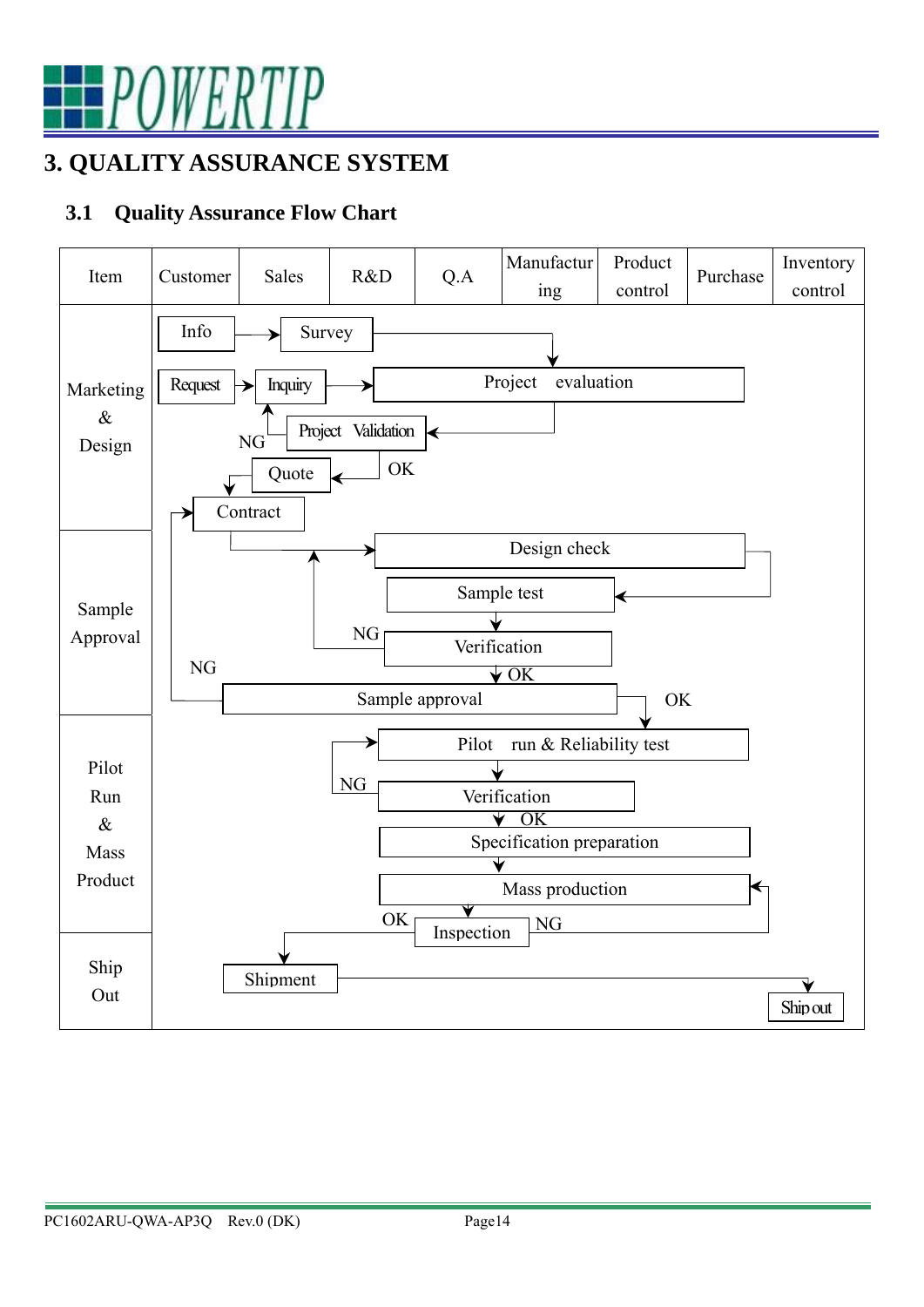

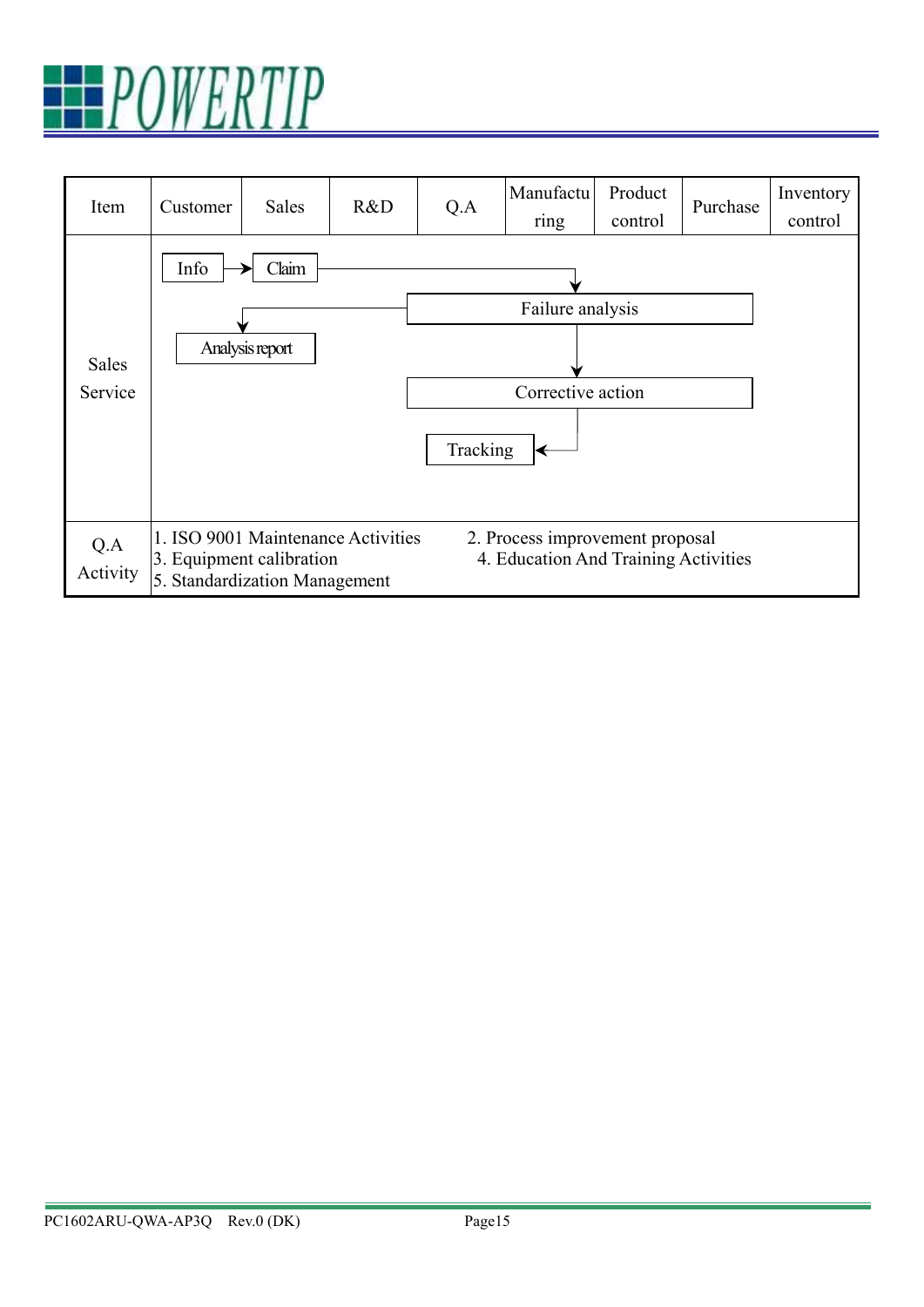

## **3.2 Inspection Specification**

◆Inspection Standard : MIL-STD-105E Table Normal Inspection Single Sampling Level Ⅱ .

- ◆Equipment : Gauge、MIL-STD、Powertip Tester、Sample
- ◆Defect Level : Major Defect AQL 0.4; Minor Defect AQL 1.5 .
- ◆OUT Going Defect Level : Sampling .
- ◆Manner of appearance test :
	- (1). The test be under 40W×2 fluorescent light ' and distance of view must be at 30 cm.
	- (2). The test direction is base on about around 45° of vertical line. (Fig. 1)
	- (3). Definition of area . (Fig. 2)





 $\boldsymbol{A}$  area : viewing area

#### ◆ Specification:

| NO | Item                                                             | Criterion                                                                                                                                                                                                              |       |  |
|----|------------------------------------------------------------------|------------------------------------------------------------------------------------------------------------------------------------------------------------------------------------------------------------------------|-------|--|
|    |                                                                  | The part number is inconsistent with work order of<br>1.1<br>Production.                                                                                                                                               | Major |  |
| 01 | Product condition                                                | 1.2 Mixed production types.                                                                                                                                                                                            | Major |  |
|    |                                                                  | 1.3 Assembled in inverse direction.                                                                                                                                                                                    | Major |  |
| 02 | Quantity                                                         | 2.1 The quantity is inconsistent with work order of production.                                                                                                                                                        | Major |  |
| 03 | Outline dimension                                                | 3.1 Product<br>dimension<br>and<br>structure<br>conform<br>must<br>to<br>Structure diagram.                                                                                                                            | Major |  |
|    |                                                                  | 4.1 Missing line character $\cdot$ dot and icon.                                                                                                                                                                       | Major |  |
|    |                                                                  | 4.2 No function or no display.                                                                                                                                                                                         | Major |  |
| 04 | <b>Electrical Testing</b>                                        | 4.3 Output data is error.                                                                                                                                                                                              | Major |  |
|    |                                                                  | 4.4 LCD viewing angle defect.                                                                                                                                                                                          | Major |  |
|    |                                                                  | 4.5 Current consumption exceeds product specifications.                                                                                                                                                                | Major |  |
| 05 | Black or white<br>dot · scratch ·<br>contamination<br>Round type | 5.1 Round type:<br>5.1.1 display only:<br>• White and black spots on display $\leq 0.25$ mm, no<br>more<br>than Four white or black spots present.<br>• Densely spaced : NO more than two spots or lines within<br>3mm | Minor |  |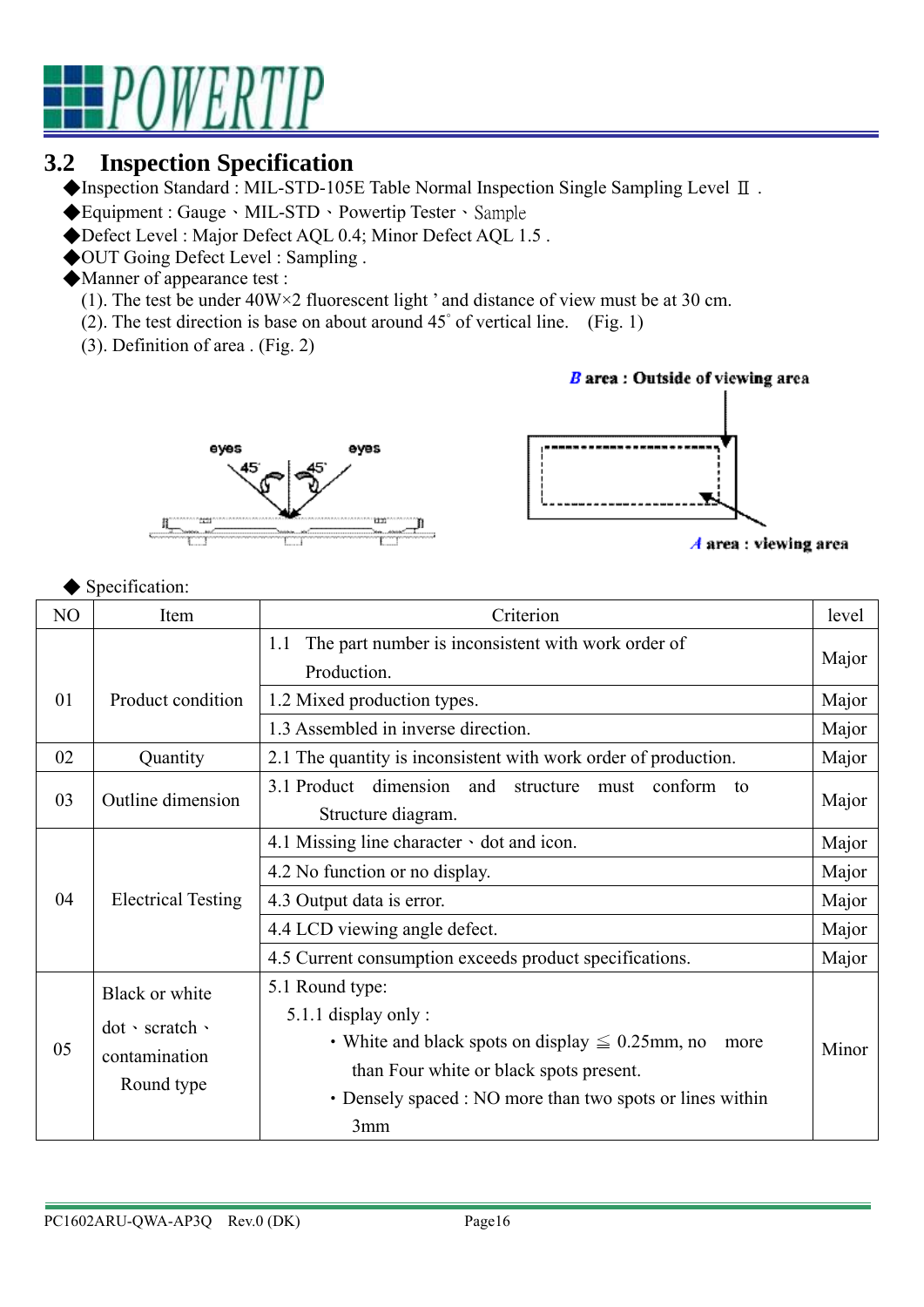

|    | ◆ Specification :                 |                                  |                                                  |                                                       |                     |       |  |
|----|-----------------------------------|----------------------------------|--------------------------------------------------|-------------------------------------------------------|---------------------|-------|--|
| NO | Item                              | Criterion                        |                                                  |                                                       |                     | level |  |
| 05 | Black or white<br>dot · scratch · | 5.1.2 Nom-display:               |                                                  |                                                       |                     |       |  |
|    | contamination                     | Dimension (diameter : $\Phi$ )   | Acceptance(Q'ty)                                 |                                                       |                     |       |  |
|    | Round type                        |                                  | Accept no dense<br>$\Phi \leq 0.10$ mm           |                                                       |                     |       |  |
|    |                                   |                                  | $0.10$ mm $< \Phi \leq 0.20$ mm                  | 3                                                     |                     |       |  |
|    |                                   |                                  | $0.20$ mm $<$ $\Phi \le 0.25$ mm                 | $\overline{2}$                                        |                     |       |  |
|    |                                   |                                  | Total                                            | $\overline{4}$                                        |                     |       |  |
|    | $\Phi = (x+y)/2$                  | 5.1.3 Line type:                 |                                                  |                                                       |                     | Minor |  |
|    |                                   | Dimension (diameter : $\Phi$ )   |                                                  |                                                       | Acceptance $(Q'ty)$ |       |  |
|    |                                   | Length                           | width                                            | $\mathbf{A}$<br>area                                  | B<br>area           |       |  |
|    |                                   | $---$                            | $w \leq 0.03$ mm                                 | Accept no dense                                       | Don't count         |       |  |
|    |                                   | $L \leq 3.0$ mm                  | $0.03$ mm $<$ $\Phi \leq 0.05$ mm                |                                                       | Don't count         |       |  |
|    |                                   | $L \leq 2.5$ mm                  | $0.05$ mm $<$ $\Phi \leq 0.075$ mm               | $\overline{4}$                                        | Don't count         |       |  |
|    |                                   |                                  | $w > 0.075$ mm                                   |                                                       | As round type       |       |  |
|    |                                   |                                  |                                                  |                                                       |                     |       |  |
|    |                                   |                                  |                                                  |                                                       |                     |       |  |
|    |                                   |                                  |                                                  | Acceptance(Q <sup>2</sup> ty)<br>$\mathbf{A}$<br>area | $\bf{B}$<br>area    |       |  |
|    |                                   | Dimension (diameter : $\Phi$ )   |                                                  |                                                       |                     |       |  |
|    |                                   | $\Phi \leq 0.20$ mm              |                                                  | Accept no dense                                       | Don't count         |       |  |
|    | Polarizer                         | $0.20$ mm $<$ $\Phi \le 0.50$ mm |                                                  | 3                                                     | Don't count         | Minor |  |
| 06 | Bubble                            | $0.50$ mm $<$ $\Phi \le 1.00$ mm |                                                  | $\overline{2}$                                        | Don't count         |       |  |
|    |                                   | $\Phi > 1.00$ mm                 |                                                  | $\boldsymbol{0}$                                      | Don't count         |       |  |
|    |                                   | Total quantity                   |                                                  | $\overline{4}$                                        | Don't count         |       |  |
|    |                                   |                                  |                                                  |                                                       |                     |       |  |
|    |                                   | Glass Crack:                     | 7.1 Crack on the circuit of electrode terminal : |                                                       |                     |       |  |
| 07 | The crack of<br>glass             |                                  |                                                  |                                                       |                     | Minor |  |
|    |                                   |                                  | X                                                | Y                                                     | Z                   |       |  |
|    |                                   | Front                            | $X \leq 1/5$ a                                   | $Y \leq 1/2 D$                                        | $Z \leqq t$         |       |  |
|    |                                   | <b>Back</b>                      |                                                  | Neglect                                               |                     |       |  |
|    |                                   |                                  |                                                  |                                                       |                     |       |  |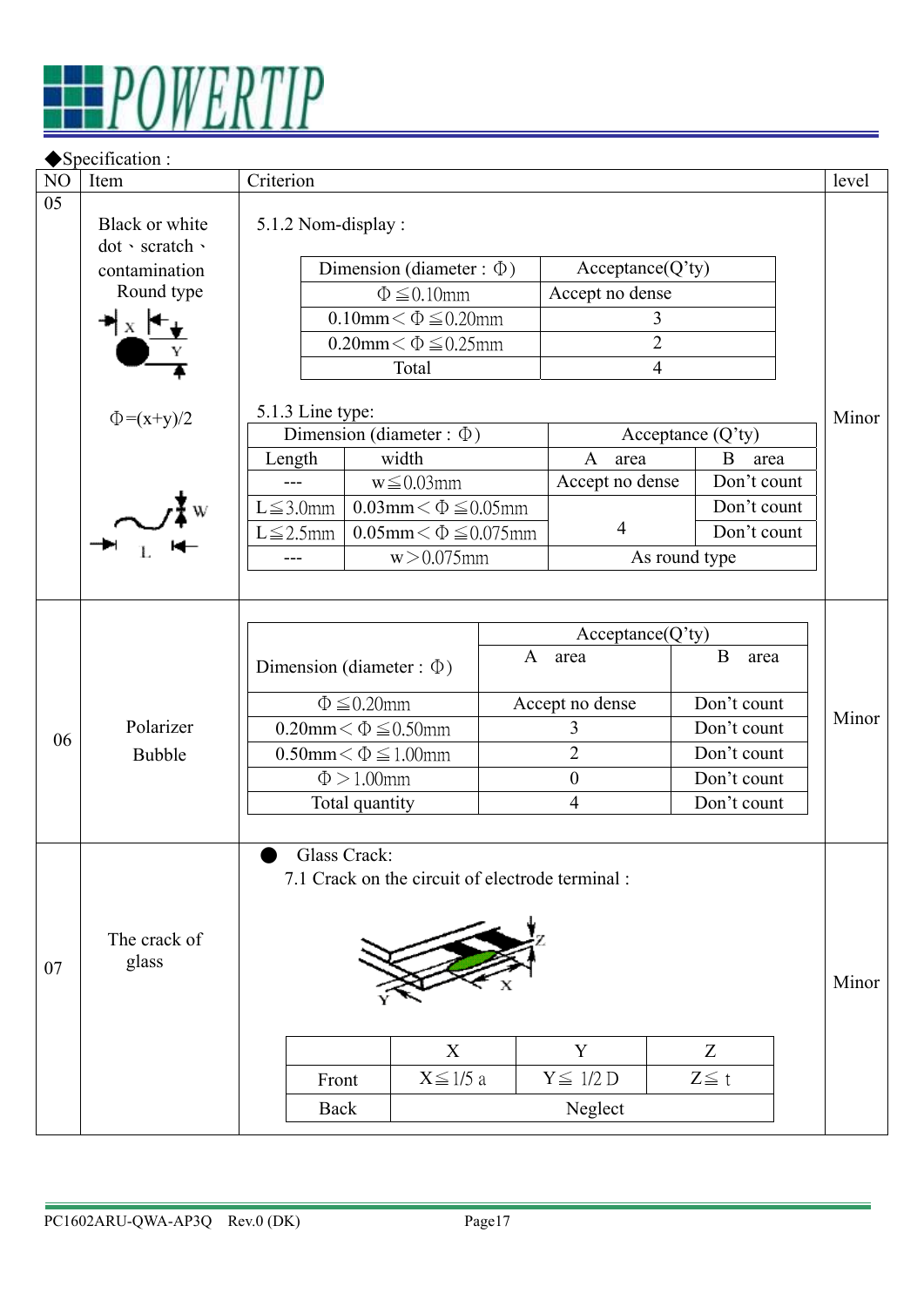

|          | Specification :              |                                                                   |                           |                              |       |
|----------|------------------------------|-------------------------------------------------------------------|---------------------------|------------------------------|-------|
| $\rm NO$ | Item                         | Criterion                                                         |                           |                              | Level |
|          |                              | Glass Crack:<br>7.2 General glass crack and corner edge:<br>7.2.1 |                           |                              |       |
|          | The crack of glass           | $\mathbf X$                                                       | $\mathbf Y$               | Z                            | Minor |
|          | X: The length of<br>Crack    | Neglect                                                           | Out A area                | Neglect                      |       |
|          | Y: The width of<br>crack     | 7.2.2                                                             |                           |                              |       |
| 07       | Z: The thickness of<br>crack |                                                                   |                           |                              |       |
|          | D: terminal length           | $\mathbf X$<br>Neglect                                            | $\mathbf Y$<br>Out A area | Z<br>Neglect                 |       |
|          | T: The thickness of<br>glass |                                                                   |                           |                              |       |
|          | A: The length of<br>glass    | 7.3 Glass remain:                                                 |                           |                              |       |
|          |                              |                                                                   | $\mathbf X$<br>Neglect    | $\mathbf Y$<br>$\leqq$ 1/3 d | Minor |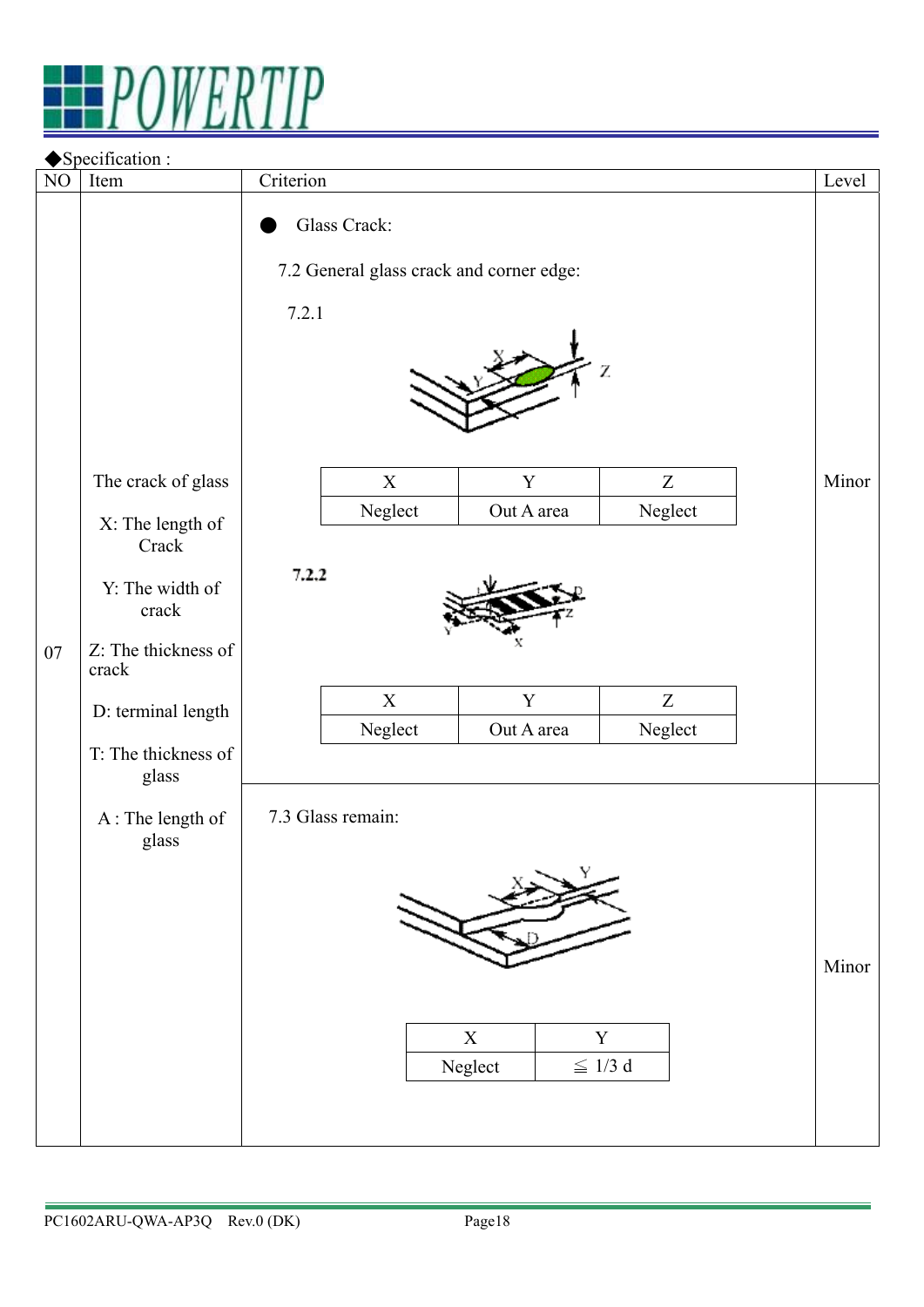

#### ◆Specification :

| NO | Item                                                                                                                                                     | Criterion                                                                                   |                                                           |                    | Level |  |
|----|----------------------------------------------------------------------------------------------------------------------------------------------------------|---------------------------------------------------------------------------------------------|-----------------------------------------------------------|--------------------|-------|--|
| 07 | The crack of glass<br>X: The length of<br>Crack<br>Y: The width of<br>crack<br>Z: The thickness of<br>crack<br>D: terminal length<br>T: The thickness of | 7.4 Corner crack and medial crack:<br>SP.<br>[NG]<br>$($ OK $)$                             |                                                           |                    |       |  |
|    | glass                                                                                                                                                    | X                                                                                           | Y                                                         | Z                  |       |  |
|    | A: The length of                                                                                                                                         | $\leq$ 1/5a                                                                                 | Crack can't enter viewing area                            | $\leq 1/2t$        |       |  |
|    | glass                                                                                                                                                    | $\leq$ 1/5a                                                                                 | Crack can't exceed the half of<br>width of SP width of SP | $1/2t < Z \leq 2t$ |       |  |
|    |                                                                                                                                                          |                                                                                             | 8.1 Backlight can't work normally.                        |                    | Major |  |
| 08 | Backlight<br>elements                                                                                                                                    | 8.2 Backlight doesn't light or color is wrong.                                              |                                                           |                    |       |  |
|    |                                                                                                                                                          | 8.3 Illumination source flickers when lit.                                                  |                                                           |                    |       |  |
|    |                                                                                                                                                          | 9.1 pin type must match type in specification sheet                                         |                                                           |                    |       |  |
|    |                                                                                                                                                          | 9.2 No short circuits in components on PCB or FPC                                           |                                                           |                    |       |  |
| 09 | General<br>appearance                                                                                                                                    | 9.3Product packaging must the same as specified on<br>packaging specification sheet.        |                                                           |                    |       |  |
|    |                                                                                                                                                          | 9.4 The folding and peeled off in polarizer are not<br>acceptable                           |                                                           |                    |       |  |
|    |                                                                                                                                                          | 9.5 The PCB or FPC between B/L assembled distance<br>Major<br>(PCB or FPC) is $\leq 1.5$ mm |                                                           |                    |       |  |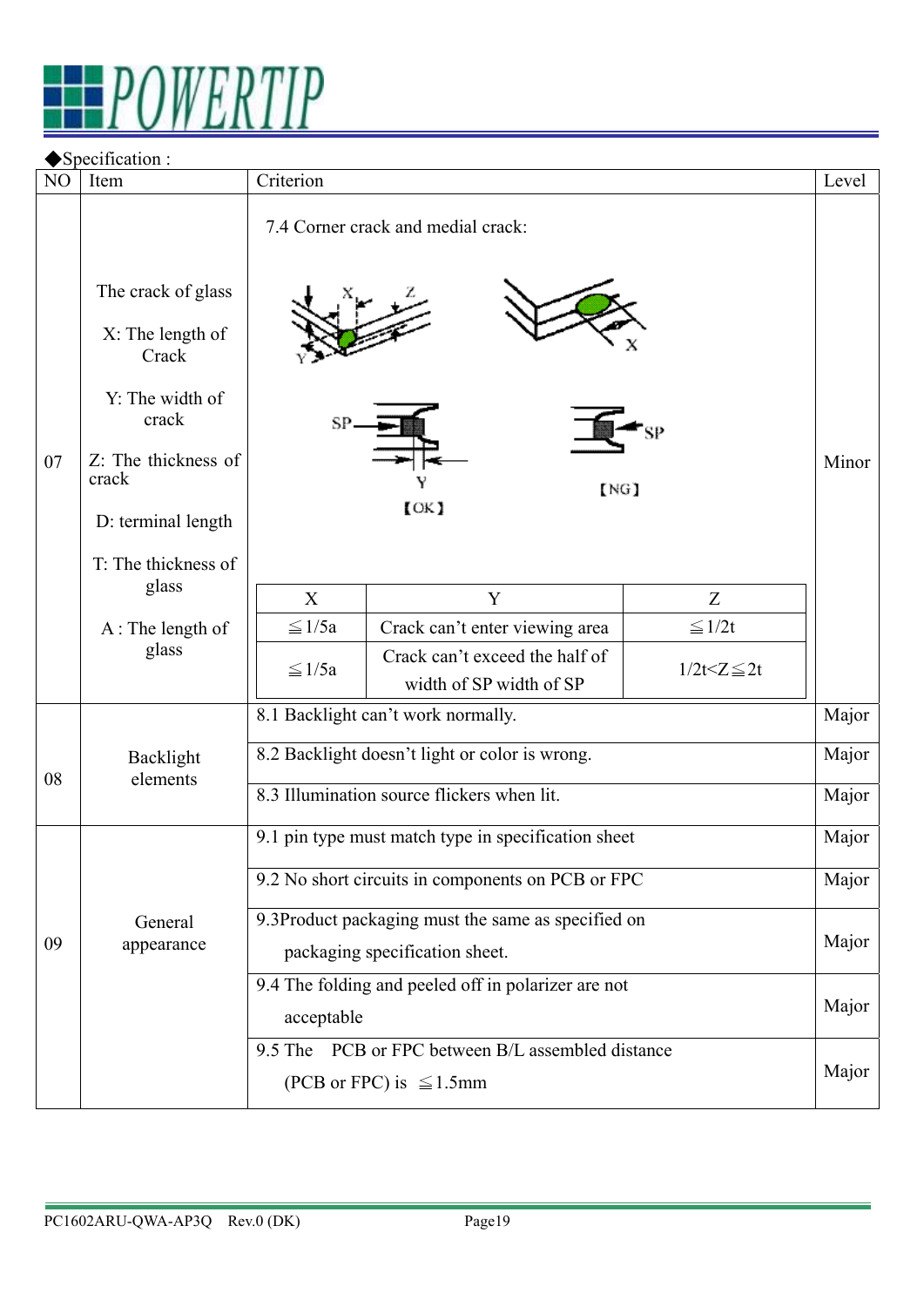

# **4. RELIABILITY TEST**

#### **4.1 Reliability Test Condition**

| NO.            | <b>TEST ITEM</b>              | <b>TEST CONDITION</b>                                                                                     |                                                                |  |  |  |  |
|----------------|-------------------------------|-----------------------------------------------------------------------------------------------------------|----------------------------------------------------------------|--|--|--|--|
| 1              | High Temperature Storage Test | Keep in 70 $\pm 2^{\circ}$ C 96 hrs                                                                       |                                                                |  |  |  |  |
|                |                               | Surrounding temperature, then storage at normal condition 4hrs                                            |                                                                |  |  |  |  |
| $\overline{2}$ | Low Temperature Storage Test  | Keep in -20 $\pm 2^{\circ}$ 96 hrs                                                                        |                                                                |  |  |  |  |
|                |                               |                                                                                                           | Surrounding temperature, then storage at normal condition 4hrs |  |  |  |  |
|                |                               | Keep in $+60^{\circ}$ C/90%RH duration for 96 hrs                                                         |                                                                |  |  |  |  |
|                |                               | Surrounding temperature, then storage at normal condition 4hrs                                            |                                                                |  |  |  |  |
| 3              | <b>High Humidity Storage</b>  | (Excluding the polarizer)Or                                                                               |                                                                |  |  |  |  |
|                |                               | Keep in $+40^{\circ}$ C/90%RH duration for 96 hrs                                                         |                                                                |  |  |  |  |
|                |                               |                                                                                                           | Surrounding temperature, then storage at normal condition 4hrs |  |  |  |  |
| 4              | <b>Vibration Test</b>         | 1.<br>Sine wave $10 \sim 55$ HZ frequency (1 min)                                                         |                                                                |  |  |  |  |
|                |                               | The amplitude of vibration :1.5 mm<br>2.                                                                  |                                                                |  |  |  |  |
|                |                               | Each direction (XYZ) duration for 2 Hrs<br>3.                                                             |                                                                |  |  |  |  |
|                |                               | Air Discharge:                                                                                            | Contact Discharge:                                             |  |  |  |  |
|                |                               | Apply 6 KV with 5 times                                                                                   | Apply 250V with 5 times                                        |  |  |  |  |
|                |                               | Discharge for each polarity +/-                                                                           | discharge for<br>each polarity $+/-$                           |  |  |  |  |
|                |                               | Temperature ambinace:15°C $\sim$ 35°C<br>1.                                                               |                                                                |  |  |  |  |
|                |                               | Humidity relative: $30\% \sim 60\%$<br>2.                                                                 |                                                                |  |  |  |  |
| 5              | <b>ESD</b> Test               | Energy Storage Capacitance(Cs+Cd):150pF±10%<br>3.                                                         |                                                                |  |  |  |  |
|                |                               | Discharge Resistance(Rd):330 $\Omega \pm 10\%$<br>4.                                                      |                                                                |  |  |  |  |
|                |                               | Discharge, mode of operation:<br>5.                                                                       |                                                                |  |  |  |  |
|                |                               | Single Discharge (time between successive discharges at least 1 s)                                        |                                                                |  |  |  |  |
|                |                               | (Tolerance If the output voltage indication: $\pm 5\%$ )                                                  |                                                                |  |  |  |  |
|                |                               | $-20^{\circ}$ C $\rightarrow$ 25 $^{\circ}$ C $\rightarrow$ 70 $^{\circ}$ C $\rightarrow$ 25 $^{\circ}$ C |                                                                |  |  |  |  |
| 6              | Temperature Cycling Test      |                                                                                                           |                                                                |  |  |  |  |
|                |                               | $\frac{(30 \text{mins}) (5 \text{mins}) (30 \text{mins}) (5 \text{mins})}{10 \text{ Cycle}}$              |                                                                |  |  |  |  |
|                |                               | Surrounding temperature, then storage at normal condition 4hrs                                            |                                                                |  |  |  |  |
|                |                               | 1. Sine wave $10 \sim 55$ HZ frequency (1 min)                                                            |                                                                |  |  |  |  |
|                | Vibration Test (Packaged)     | The amplitude of vibration :1.5 mm<br>2.                                                                  |                                                                |  |  |  |  |
|                |                               | Each direction (XYZ) duration for 2 Hrs<br>3.                                                             |                                                                |  |  |  |  |
|                |                               | Packing Weight (Kg)                                                                                       | Drop Height (cm)                                               |  |  |  |  |
|                |                               | $0 \sim 45.4$                                                                                             | 122                                                            |  |  |  |  |
|                |                               |                                                                                                           |                                                                |  |  |  |  |
|                |                               | $45.4 \sim 90.8$                                                                                          | 76                                                             |  |  |  |  |
| 8              | Drop Test (Packaged)          | $90.8 \sim 454$                                                                                           | 61                                                             |  |  |  |  |
|                |                               | Over 454                                                                                                  | 46                                                             |  |  |  |  |
|                |                               |                                                                                                           | Drop direction : X3 comer /1 edges /6 sides etch 1 times       |  |  |  |  |
|                |                               |                                                                                                           |                                                                |  |  |  |  |